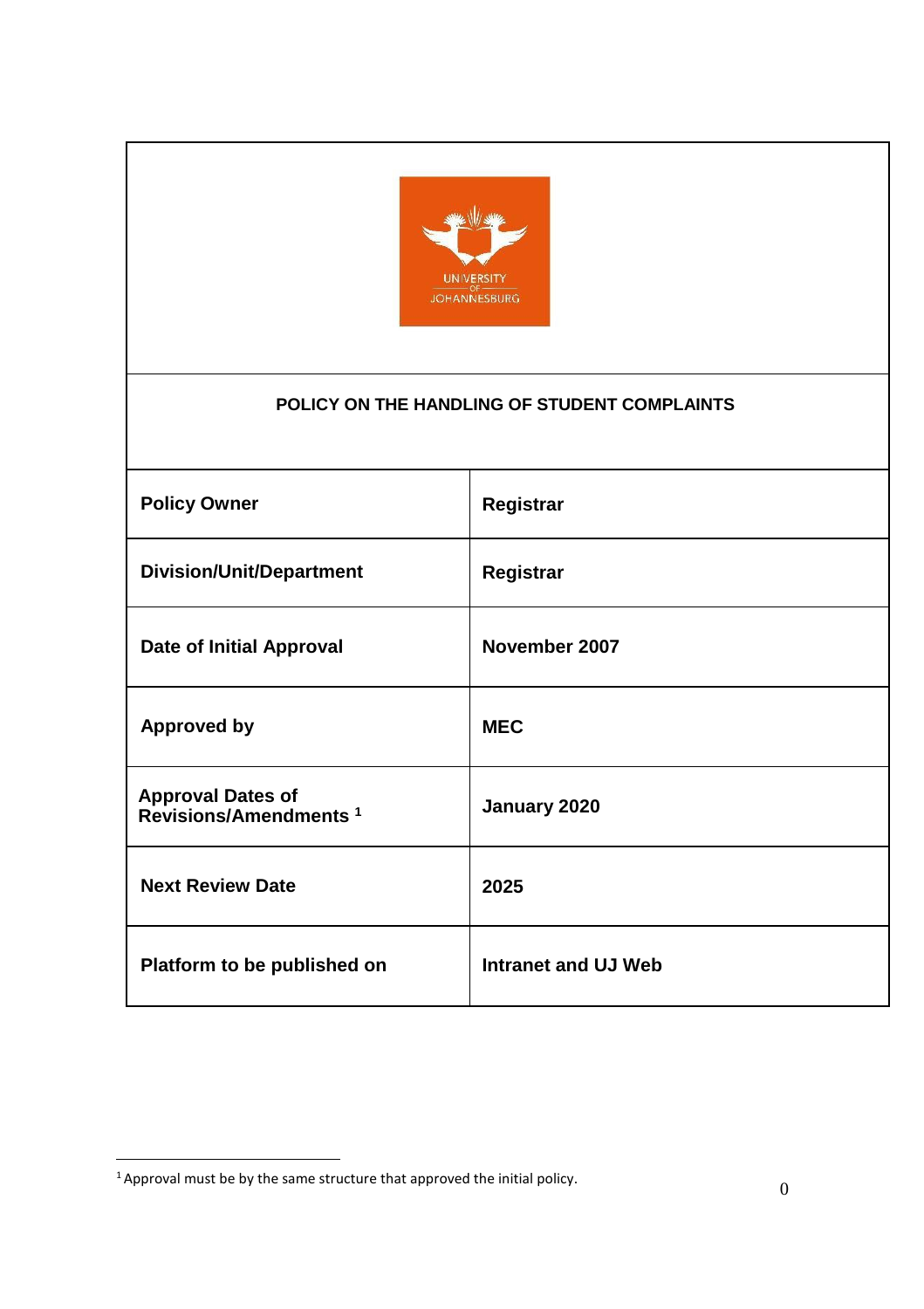# **CONTENTS**

| $\mathbf 1$ .<br>2.<br>3. |                                                                                                                             |  |
|---------------------------|-----------------------------------------------------------------------------------------------------------------------------|--|
| 4.                        |                                                                                                                             |  |
| 5.                        |                                                                                                                             |  |
| 6.                        |                                                                                                                             |  |
| $\overline{7}$ .          |                                                                                                                             |  |
| 7.1                       |                                                                                                                             |  |
| 7.2                       |                                                                                                                             |  |
| 7.3                       |                                                                                                                             |  |
| 8.                        |                                                                                                                             |  |
| 8.1                       |                                                                                                                             |  |
| 8.2                       |                                                                                                                             |  |
| 8.3                       |                                                                                                                             |  |
| 8.4                       |                                                                                                                             |  |
| 9.                        | CHANNELS FOR THE LODGING OF STUDENT                                                                                         |  |
| 9.1                       |                                                                                                                             |  |
| 9.2                       |                                                                                                                             |  |
| 9.3                       |                                                                                                                             |  |
| 9.4                       | Sport, Arts and Culture, Social and Recreational Events 11                                                                  |  |
| 10.                       |                                                                                                                             |  |
| 11.                       | PROCEDURES FOR THE HANDLING AND RESOLUTION                                                                                  |  |
|                           |                                                                                                                             |  |
| 12.                       |                                                                                                                             |  |
| 13.                       |                                                                                                                             |  |
| 14.                       | RELATIONSHIP OF POLICY WITH OTHER                                                                                           |  |
| 15.                       | <b>GENERAL FINAL INTERNAL REMEDY BEFORE JUDICIAL REVIEW IN</b><br>TERMS OF THE PROMOTION OF ADMINISTRATIVE JUSTICE ACT 3 OF |  |
| 16.                       |                                                                                                                             |  |
|                           |                                                                                                                             |  |
|                           |                                                                                                                             |  |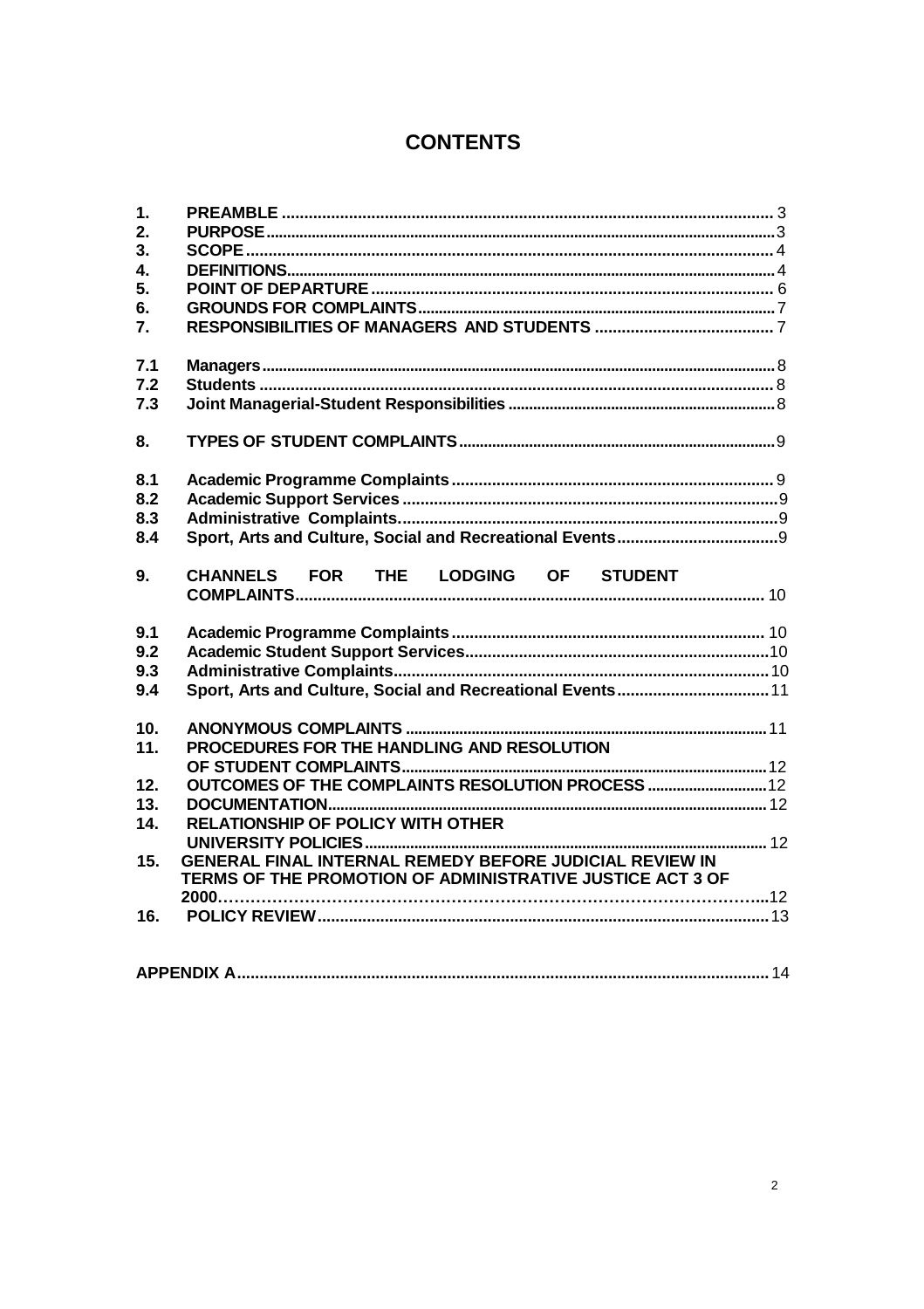# **POLICY ON HANDLING OF STUDENT COMPLAINTS**

#### <span id="page-2-0"></span>**1. PREAMBLE**

The University of Johannesburg ("UJ") is committed to excellence in teaching and learning and an enriching student-friendly learning and living experience. It embraces a vision of being "an international University of choice, anchored in Africa, dynamically shaping the future" through a mission statement of "inspiring its community to transform and serve humanity through innovation and the collaborative pursuit of knowledge". These are underpinned by the UJ values of imagination, conversation, regeneration and ethical foundation. The institution promotes positive relationships with its students about all matters or issues pertaining to their experiences by, amongst others, maintaining an effective system of complaints management and an organisational structure that responds to complaints and conflict in a positive way.

The policy on handling students' complaints forms part of the policies and practices of the University of Johannesburg and is a key element in maintaining mutual and healthy relationships among students, the University, its stakeholders, partners and/or clients. The policy ensures students' right to lay a complaint concerning an incident and/or issue pertaining to any aspect of their experience of University life. The students are ensured that the University will respond professionally to their complaints. The complainant will be treated with the necessary respect, empathy and professionalism. The Bill of Rights, as contained in the Constitution of the Republic of South Africa, provides the framework for this policy.

# <span id="page-2-1"></span>**2. PURPOSE**

The purpose of this policy is to:

- 2.1 establish a clear set of regulations, guidelines and procedures for addressing student complaints and grievances, crafted to achieve mutually acceptable resolutions based on the points of departure outlined in Section 5;
- 2.2 make provision for a transparent management process which ensures that student complaints and grievances are dealt with fairly, consistently and promptly across all faculties, divisions and campuses;
- 2.3 identify the appropriate channels for resolving the various categories of student complaints concerning academic and academic-related matters that may arise during the various stages of the academic life cycle at the University, including student activities that contribute to overall growth and development;
- 2.4 provide procedures for the handling of student complaints;

The policy should be read in conjunction with Student Rules and Regulations and does not repeal any related University Rules.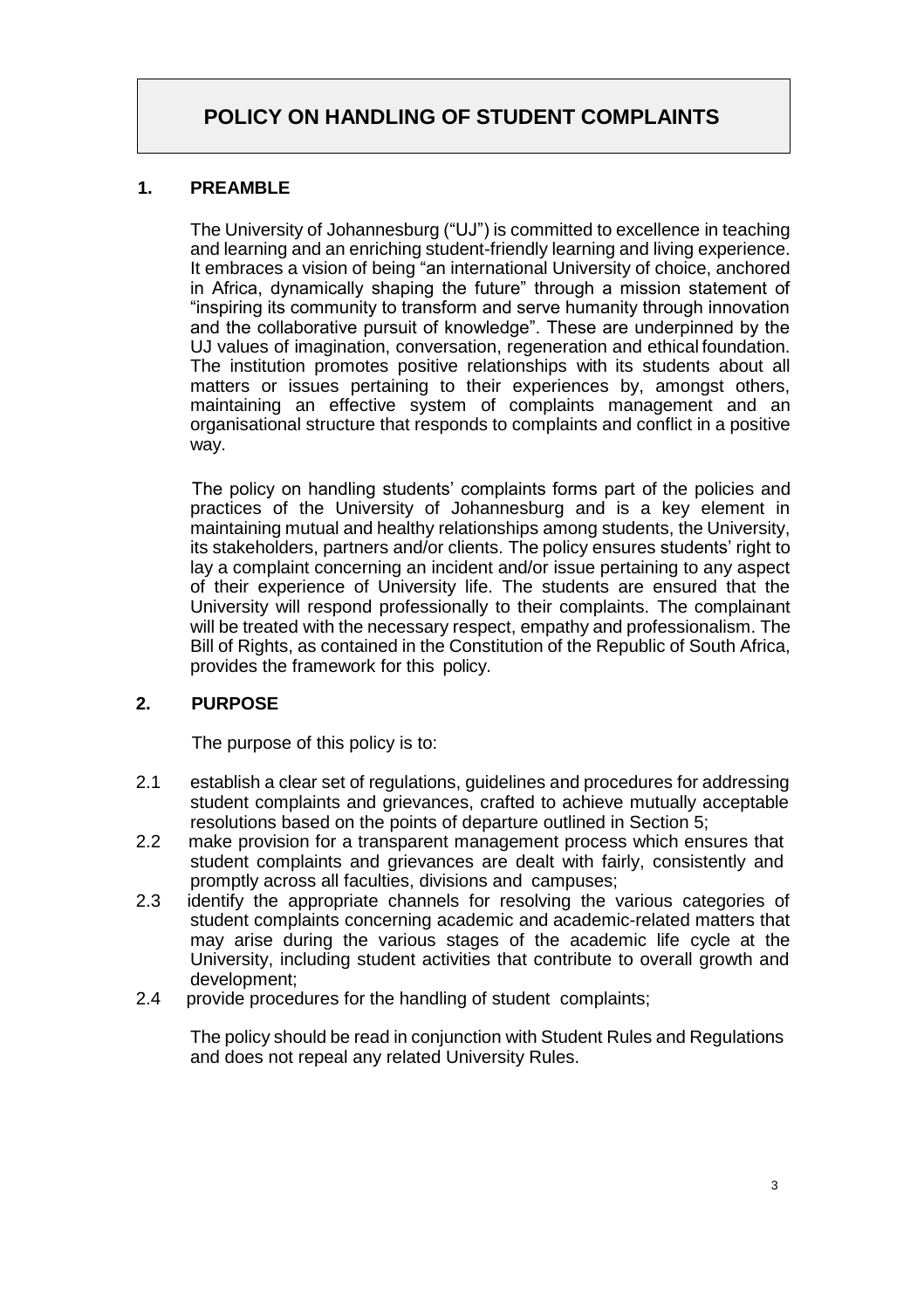# <span id="page-3-0"></span>**3. SCOPE**

- 3.1 This policy applies to all aspects of a student's experiences arising from their relationship with the University, and has reference to:
- 3.1.1 other students of the University;
- 3.1.2 academic, support and service employees (including contract, sub- contract or casual, visiting staff/appointments, guest/visiting lecturers);
- 3.1.3 visitors to the University;
- 3.1.4 external people with whom students interact as part of an approved external programme of study such as work-integrated and service learning, industrial or clinical placements, exchanges or work-based learning units;
- 3.1.5 any matter which relates to a programme of study, even though the incident from which the complaint arises does not occur on campus. This includes issues such as incidents arising from field trips, external placements, University courses attended outside the institution, outside training programmes, e.g. leadership and house committee training, as well as University sporting, arts, cultural and other recreational functions.
- 3.2 This policy does not deal with matters of:
- 3.2.1 sexual harassment and bullying which are dealt with in collaboration with the relevant department within Human Resources in accordance with the University's Policy on the Prevention and Management of Student Sexual Harassment and Rape;
- 3.2.2 health-related matters which are dealt with in accordance with the University's Occupational Health Policy and Occupational Safety Policy;
- 3.2.3 crime and related issues which are dealt with by the appropriate Campus Director, Head of Security and/or Executive Director: Operations.

# <span id="page-3-1"></span>**4. DEFINITIONS**

For the purpose of this policy, unless otherwise stated, the following definitions shall apply:

| <b>Term</b>                  | <b>Definition</b>                                                                                                                                                                                                                                  |
|------------------------------|----------------------------------------------------------------------------------------------------------------------------------------------------------------------------------------------------------------------------------------------------|
| <b>Administrative Action</b> | Any decision taken, or any failure to take a<br>decision by an employee of the University,<br>which adversely affects the rights of a student<br>and which has a direct, external effect.                                                          |
| <b>Complainant</b>           | The aggrieved person: the person lodging a<br>complaint.                                                                                                                                                                                           |
| <b>Complaint</b>             | An action or a statement that expresses<br>dissatisfaction about any behaviour that<br>someone perceives to be unfair,<br>discriminatory, provocative, unwelcome,<br>prejudicial or unjustified and which requires<br>prompt action or a response. |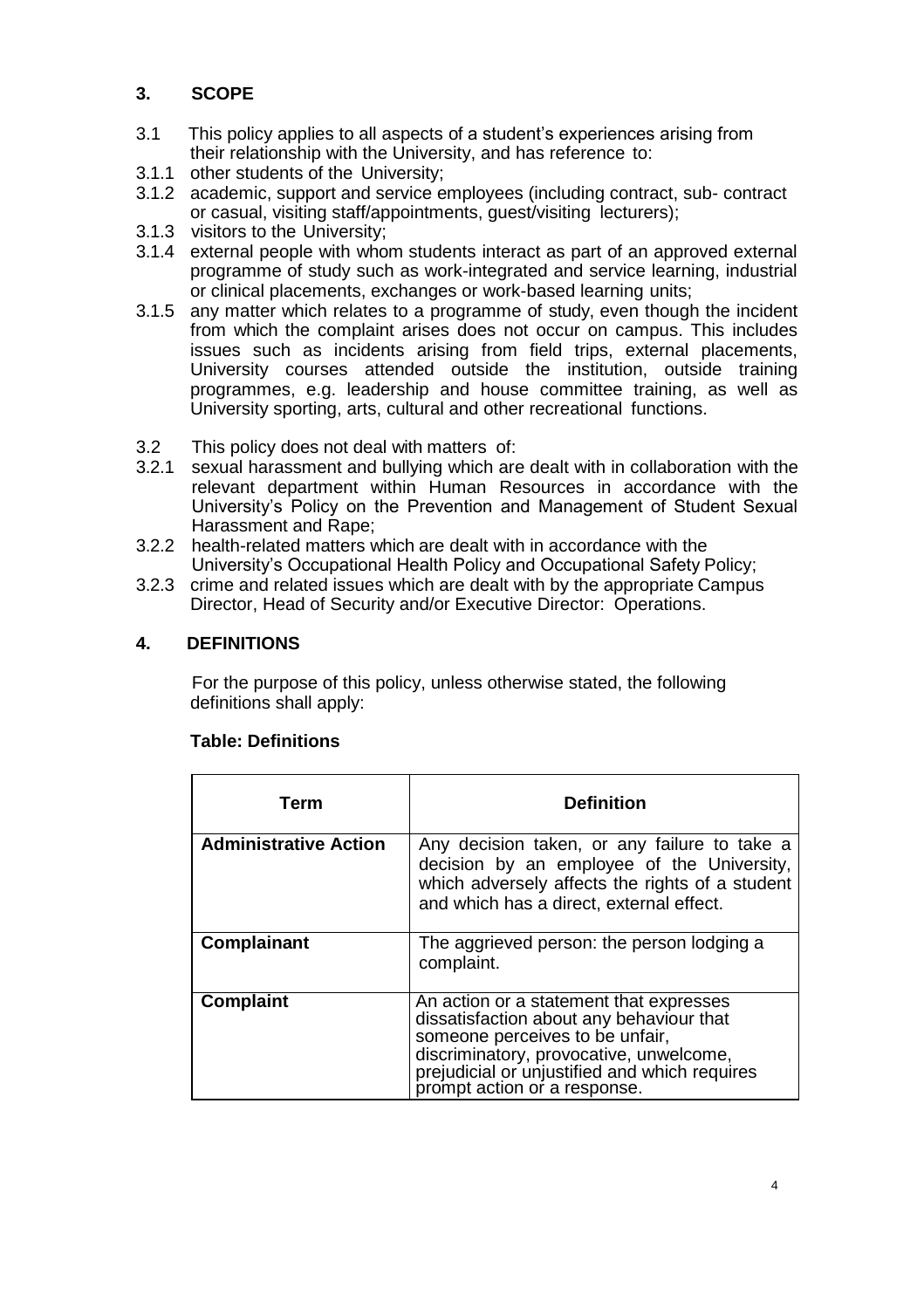| <b>Conciliation</b>       | An act of intervention between two or more people<br>by a third party for the purpose of reconciliation or<br>finding a mutually agreeable resolution to the<br>complaint.                                                                                                                                                                                                                                                                                                                                                                                                                                                                                                                                                                                                                                                                                                                                                                                                          |
|---------------------------|-------------------------------------------------------------------------------------------------------------------------------------------------------------------------------------------------------------------------------------------------------------------------------------------------------------------------------------------------------------------------------------------------------------------------------------------------------------------------------------------------------------------------------------------------------------------------------------------------------------------------------------------------------------------------------------------------------------------------------------------------------------------------------------------------------------------------------------------------------------------------------------------------------------------------------------------------------------------------------------|
| <b>Confidentiality</b>    | A process in which all the information and records<br>about a complaint are classified as secret/private<br>and personal, are entrusted to the University and<br>employees concerned and stored in a safe place.<br>(Note: Implicitly, this term embodies notions of<br>"rights" and "obligations" as stipulated in the<br>Promotion to Access to Information Act (Act 2 of<br>2000) viz.:<br>(a) The student and all persons involved in the<br>complaint have a just expectation (right)<br>that the University and employees involved<br>in the problem- resolution process will not<br>divulge any matters pertaining to the matter<br>to any other body or person (obligation);<br>(b) The University has a duty (obligation) and<br>is accountable for ensuring that all records<br>pertaining to the complaint are stored in a<br>place with limited<br>authorised<br>secure<br>access:<br>provided that the release<br>of<br>such<br>information is not authorised by law.) |
| <b>Dispute Resolution</b> | A process whereby a complaint is solved or<br>addressed.                                                                                                                                                                                                                                                                                                                                                                                                                                                                                                                                                                                                                                                                                                                                                                                                                                                                                                                            |
| <b>Intimidation</b>       | An act of frightening, bullying of and/or aggression<br>directed at a person who has reported a complaint<br>and/or the witnesses involved.                                                                                                                                                                                                                                                                                                                                                                                                                                                                                                                                                                                                                                                                                                                                                                                                                                         |
| <b>MEC</b>                | The Management Executive Committee of UJ                                                                                                                                                                                                                                                                                                                                                                                                                                                                                                                                                                                                                                                                                                                                                                                                                                                                                                                                            |
| <b>Mediation</b>          | An instance where a complaint between a<br>complainant and the accused is resolved through<br>a third person. The third party attempts to resolve<br>the matter in a peaceful manner. The process is<br>informal and confidential and the parties involved<br>must first                                                                                                                                                                                                                                                                                                                                                                                                                                                                                                                                                                                                                                                                                                            |
| <b>Student</b>            | registered for a<br>student<br>qualification<br>a<br>or<br>programme, and includes depending on the context<br>a prospective or former student.                                                                                                                                                                                                                                                                                                                                                                                                                                                                                                                                                                                                                                                                                                                                                                                                                                     |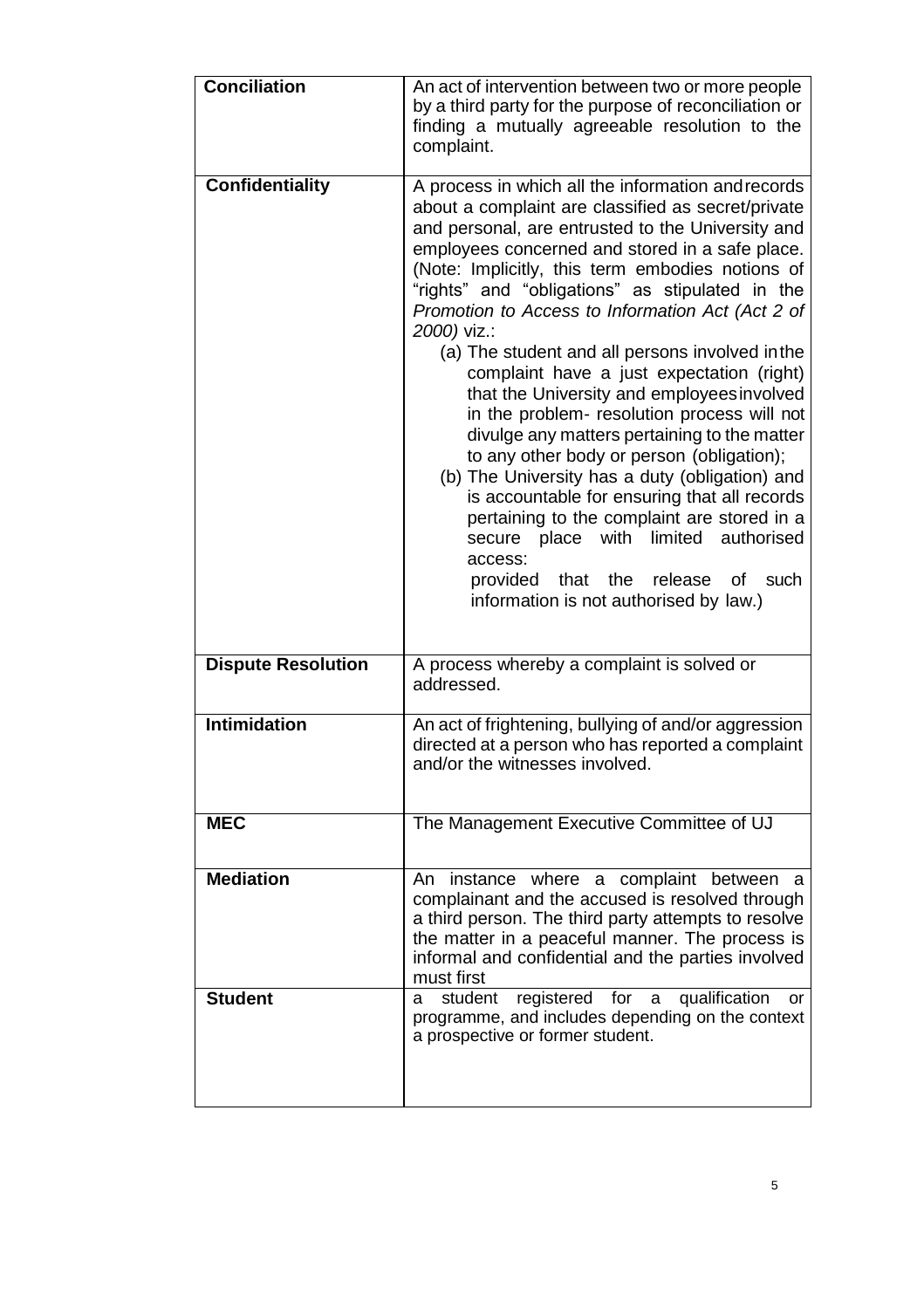| <b>Procedural Fairness</b>            | A process whereby a student's complaint will be<br>resolved using fair procedures as dictated by the<br>University rules and regulations for students. Fair<br>and proper procedures are the basic principles of<br>the University when dealing with student<br>complaints.                                 |
|---------------------------------------|-------------------------------------------------------------------------------------------------------------------------------------------------------------------------------------------------------------------------------------------------------------------------------------------------------------|
| <b>Prompt Resolution</b>              | Speedy attendance to a complaint until it is<br>resolved.                                                                                                                                                                                                                                                   |
| <b>Racism</b>                         | The belief that there are characteristics, abilities<br>or qualities specific to each race. It also refers to<br>discrimination or antagonism towards other<br>races.                                                                                                                                       |
| <b>Student Complaint</b>              | A criticism levelled by a student against another<br>student, member of staff, service or facility of the<br>University, external people with whom students<br>interact in the course of approved external<br>placements and any other incidents relating to<br>their programme of study at the University. |
| <b>Student Grievance</b>              | An acknowledged disagreement between<br>a<br>student and a member of, or a department within,<br>the University over an alleged deficiency in<br>conduct, provision or process. Grievances should<br>only arise once all avenues for resolving<br>complaints have been exhausted.                           |
| <b>Substantive</b><br><b>Fairness</b> | The complaint will be treated in a way that<br>ensures that there is a fair or valid reason for the<br>response to the complaint.                                                                                                                                                                           |
| <b>Victimisation</b>                  | Any attempt or threat to harm or instil fear into a<br>person who has lodged a complaint with the<br>University and/or the witnesses involved.                                                                                                                                                              |

# <span id="page-5-0"></span>**5. POINT OF DEPARTURE**

The handling of student complaints is based on the following points of departure:

- 5.1 The University seeks to minimise student complaints and grievances by ensuring that students have opportunities to participate in the formal decisionmaking processes of the institution through representation on committees at faculty and institutional levels and by providing an environment within which students are encouraged to raise any matters of concern in an informal manner as soon as they arise.
- 5.2 Appropriate and timely resolution of complaints is essential to the maintenance of a safe, harmonious and co-operative work and learning environment.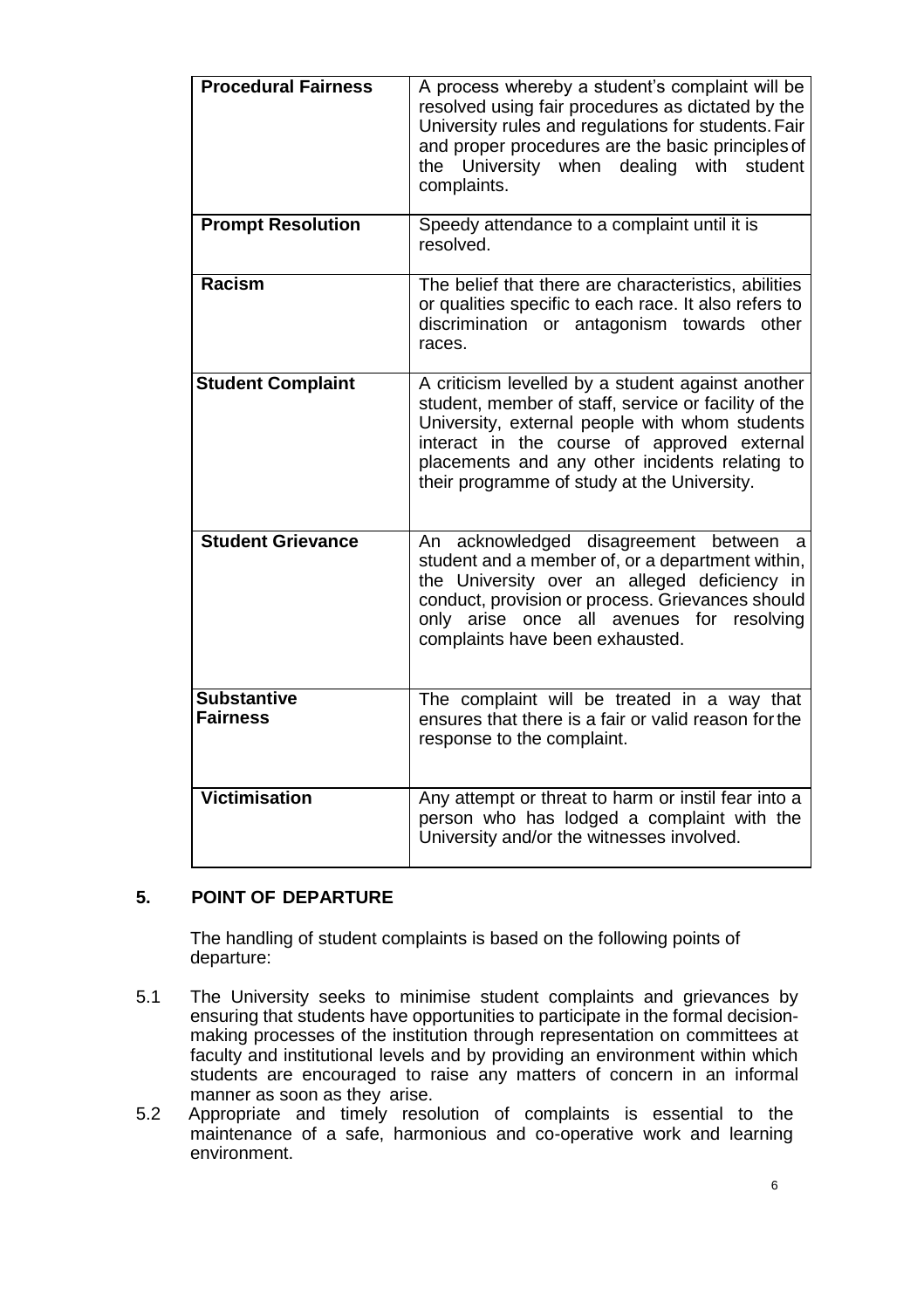- 5.3 Procedures used to review and resolve complaints or grievances are fairand seen to be fair (transparent).
- 5.4 Students may lodge their complaints in good faith with the assurance that they will not be penalised or victimised for doing so.
- 5.5 Students are encouraged to raise a concern or complaint about an issue or event as soon as possible after it has occurred and normally no later thanthe semester in which the incident occurred.
- 5.6 The principle of confidentiality is respected for all parties in respect of handling the complaint, unless the use of information is authorised by law. Students, however, need to be aware that some disclosure of the circumstances of a case is generally necessary to allow for an appropriate response.
- 5.7 Complaints or grievances are handled in a timely manner with achievable deadlines set for each stage of the resolution process. Any student on whom the complaint has a direct impact is regularly informed of the progress of the matter.
- 5.8 Students who wish to raise formal complaints or grievances have the right to be represented by a "friend" and/or to consult with the Student Representative Council (SRC), Student Judicial Services or the Senior Director: Student Affairs for expert advice and advocacy services.
- 5.9 Conciliation and mediation play an integral part in the complaints resolution process.
- 5.10 Student complaints are resolved, wherever possible, at the lowest appropriate level of management. Grievances should only arise once all avenues for resolving complaints have been exhausted.
- 5.11 The University is responsible for addressing any deficiencies in its academic provision, support services or other student-related activities highlighted by student complaints.

# <span id="page-6-0"></span>**6. GROUNDS FOR COMPLAINTS**

Without limiting the circumstances that may give rise to a complaint, a student has valid grounds for making a complaint when he/she considers that he/she has been adversely affected by one or more of the following:

- 6.1 irregular or negligent behaviour by a University employee and/or external partners with whom students interact as part of their programme of study and/or at sporting and recreational functions;
- 6.2 failure by a University employee to act fairly;
- 6.3 irregular behaviour by fellow students;
- 6.4 a decision based on insufficient consideration to specific facts, evidence and or circumstances pertaining to the student;
- 6.5 failure by the University to make a decision within a reasonable time- frame;
- 6.6 awarding a penalty that is perceived as being too harsh.

# <span id="page-6-1"></span>**7. RESPONSIBILITIES OF MANAGERS AND STUDENTS**

Complaints are a facet of interactions among students and other students, employees and clients in which critical analyses and appropriate responses play an integral and important role in the collective endeavour to improve the quality of the University's academic programmes, organisational/management structures and University life in general. Successful resolution of complaints is dependent on the following persons fulfilling the responsibilities associated with their respective roles.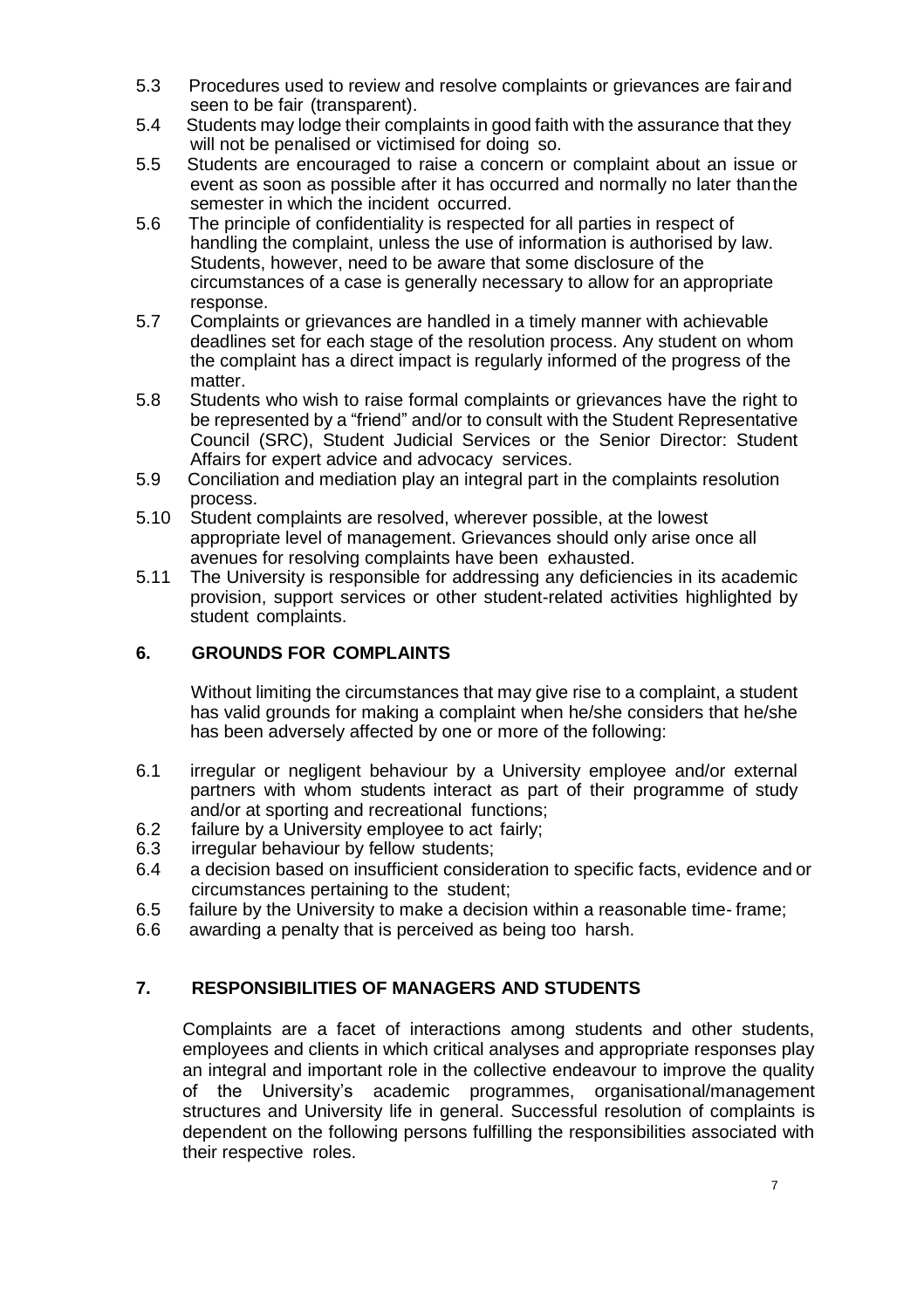# <span id="page-7-0"></span>**7.1 Managers**

Managers and other employees with authority at the University are responsible for receiving and responding promptly and appropriately to students' complaints in accordance with the University's complaint- handling principles and procedures (see Appendix A) using relevant and related policies. They:

- 7.1.1 manage the resolution process in accordance with the principles of procedural fairness, the key elements of which are:
	- (a) the opportunity to be heard,<br>(b) adequate notice of meetings
	- adequate notice of meetings,
	- (c) disclosure of all relevant material before making a decision,
	- (d) the opportunity for all parties to respond to any material and/or allegations,
	- (e) the fact that decisions are made only on relevant evidence,
	- (f) the fact that decisions are made without bias or prejudice;
- 7.1.2 ensure that students are aware of the processes and procedures pertaining to the handling of problems;
- 7.1.3 ensure that all the people who are involved in the complaint-resolution process understand their rights and responsibilities in relation to this policy;
- 7.1.4 recognise and apply the lessons that can be learned from complaints in improving the quality, effectiveness and efficiency of service delivery.

# <span id="page-7-1"></span>**7.2 Students**

- 7.2.1 Students have a responsibility, wherever possible, to raise any problem directly with the person/s involved, as soon as possible, before referring to the more formal stages pertaining to the handling of student complaints.
- 7.2.2 Where it is not possible for a student to raise the complaint in the first instance with the person involved, students should report a complaint to the relevant manager at the next level of authority or seek advice from any other person of authority who may be of assistance in resolving the matter.
- 7.2.3 Students should know the relevant people or units who are responsible/accountable for particular complaints as outlined in section 8 below (see also Appendix A).
- 7.2.4 Students should avoid reporting the same matter to different units or several people at the same time.

#### <span id="page-7-2"></span>**7.3 Joint Managerial-Student Responsibilities**

The joint responsibilities of managers and students are to:

- 7.3.1 participate in the complaint resolution process in good faith;
- 7.3.2 cooperate fully in the investigation process;
- 7.3.3 avoid complaints and counter-complaints with mischievous or malicious intent.
- 7.3.4 maintain respect for the dignity of all parties.
- 7.4 Students will follow official procedures and protocols when lodging a complaint (see also Appendix A).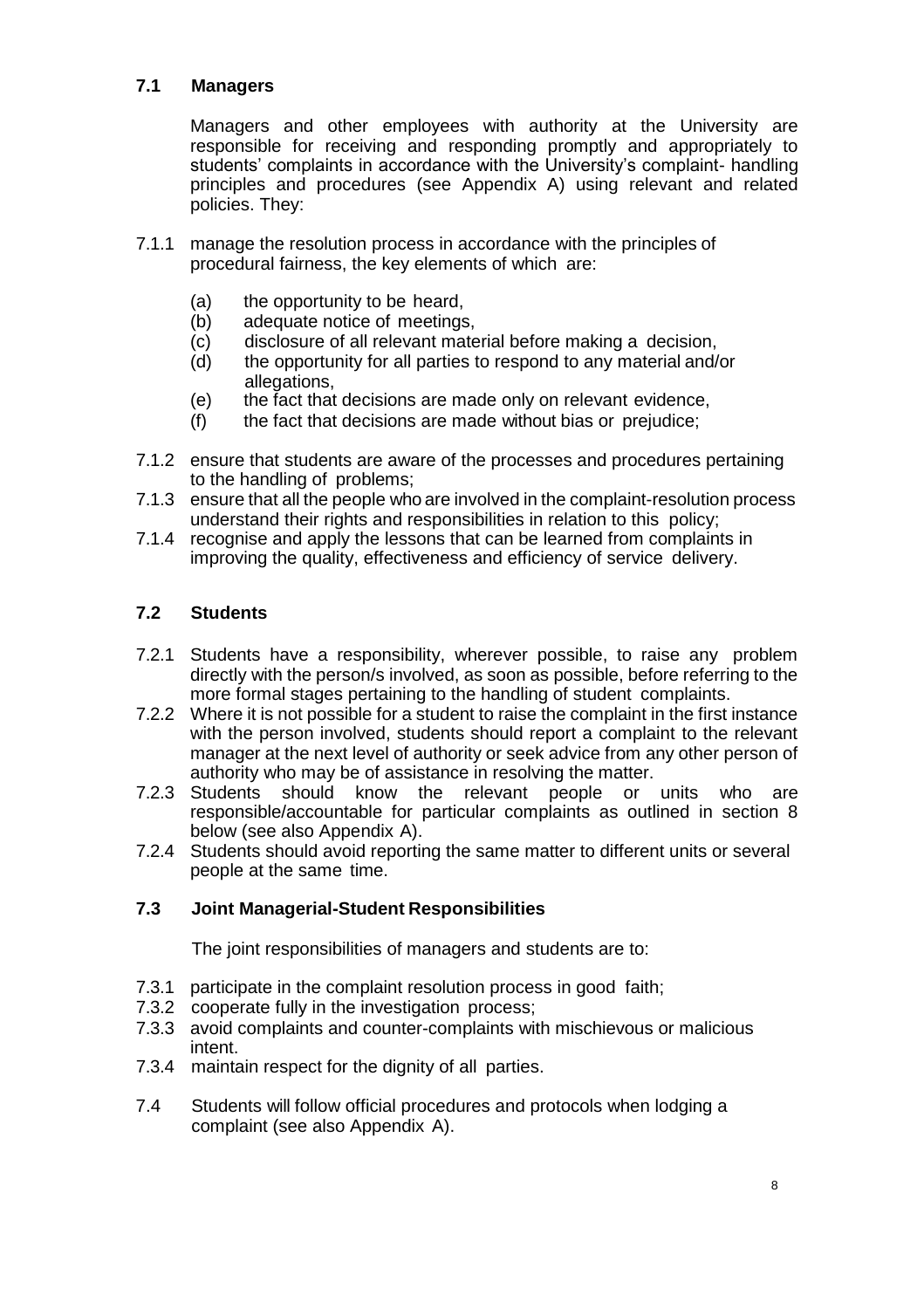# <span id="page-8-0"></span>**8. TYPES OF STUDENT COMPLAINTS**

# <span id="page-8-1"></span>**8.1 Academic Programme Complaints**

These usually include, but are not limited to, complaints about academic decisions, processes and/or procedures viz.:

- 8.1.1 admission and selection (pertaining to academic criteria);
- 8.1.2 content and/or structure of academic programmes and/or lecturing/facilitation practices;
- 8.1.3 assessment matters;
- 8.1.4 decisions and/or actions by academic employees that affect an individual student or groups of students;
- 8.1.5 compliance with qualification requirements;
- 8.1.6 supervision of research projects;
- 8.1.7 authorship and intellectual property;
- 8.1.8 academic-related issues such as bursaries, timetables, venues and facilities.

#### <span id="page-8-2"></span>**8.2 Academic Support Services**

These usually include, but are not limited to, complaints about the library, academic development, psychological services, student counselling and career development, work-integrated and service learning, student affairs, including student housing, viz.:

- 8.2.1 service delivery:
- 8.2.2 decisions and/or actions by academic employees that affect an individual student or groups of students;
- 8.2.3 access to and/or the quality of University resources and facilities;
- 8.2.4 implementation of policies and regulations.

# <span id="page-8-3"></span>**8.3 Administrative Complaints**

These usually include, but are not limited to, complaints about decisions and actions associated with faculty and central academic administration services or finances relating to:

- 8.3.1 administration of policies, procedures and rules by Faculty and Central Academic Administration or Finances;
- 8.3.2 service delivery, (e.g. admissions and selection, fees and bursaries);
- 8.3.3 decisions by administrative employees that affect an individual student or groups of students;
- 8.3.4 academic-related issues such as bursaries, fees, timetables, venues and facilities;
- 8.3.5 standard of the quality of resources and facilities;
- 8.3.6 graduation and certification.

# <span id="page-8-4"></span>**8.4 Sport, Arts and Culture, Social and Recreational Events**

These usually include, but are not limited to, complaints about decisions and actions associated with divisional and administrative employees associated with the Arts Academy, Sports Bureau and Student Affairs, viz:

- 8.4.1 service delivery;
- 8.4.2 decisions and/or actions by employees that affect an individual student or groups of students;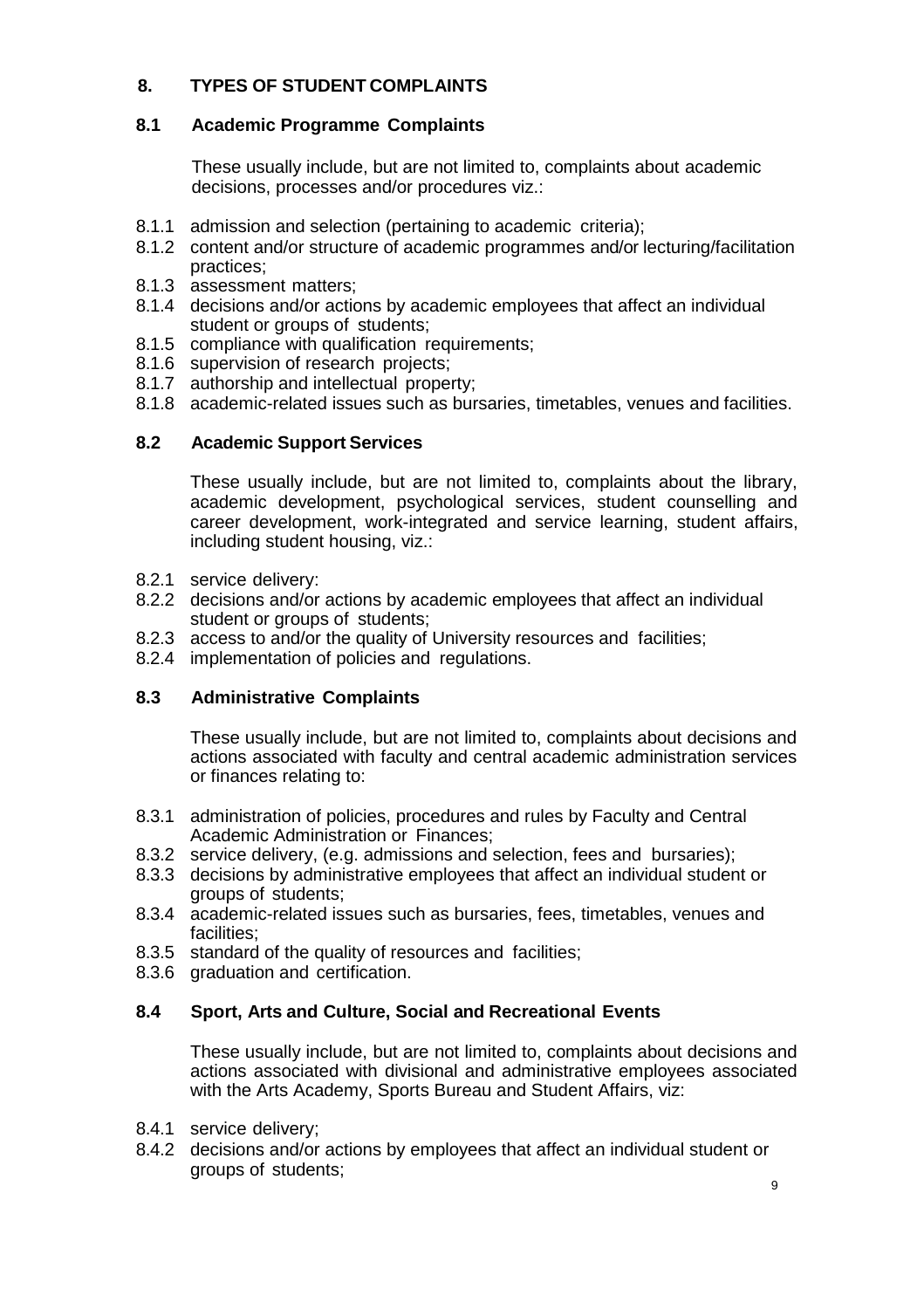- 8.4.3 implementation of policies and regulations;
- 8.4.4 access to and/or the quality of University resources and facilities.

#### <span id="page-9-0"></span>**9. CHANNELS FOR THE LODGING OF STUDENT COMPLAINTS**

If the problem cannot be resolved through discussion with the person/s directly involved in the issue concerned or it is not possible to confer with the individual/s concerned, the following applies in respect of the various activities related to the academic life cycle of the student.

#### <span id="page-9-1"></span>**9.1 Academic Programme Complaints**

- 9.1.1 Students have recourse to the immediate line manager, usually the Head of the relevant academic Department, or the Head of Faculty Administration or Faculty Officer in instances where there may be an overlap between programme and administrative matters.
- 9.1.2 If a complaint listed under 8.1 is still not resolved, the student may consult progressively further up the hierarchy with the Vice-dean and then the Executive Dean, if necessary.
- 9.1.3 Complaints pertaining to research-related issues are resolved in accordance with the Higher Degrees Policy.
- 9.1.4 The relevant Executive Dean is the final arbiter regarding student complaints pertaining to academic programmes.
- 9.1.5 Thereafter, if not resolved based on procedural grounds that could lead to a case of procedural unfairness (with particular reference tothe Academic Regulations), the matter may be referred to the Registrar.

#### <span id="page-9-2"></span>**9.2 Academic Student Support Services**

Heads of Departments and Faculty Officers may be the first point of contact for students experiencing problems in these areas and shall refer students accordingly:

- 9.2.1 In areas such as the Library, Student Affairs, Academic Development, Psychological Services and Career Development (PsyCaD), students have recourse to the Heads of the relevant Departments.
- 9.2.2 Should the complaint not be resolved, higher authority for the above departments is vested in the Directors, Senior Directors and Executive Directors of the respective divisions, if necessary.
- 9.2.3 In respect of student residences, the line of authority for reporting complaints is the House Committee, Residence Manager, Head of Residences, Director and thereafter the Senior Director: Student Affairs, if necessary.
- 9.2.4 If matters identified under 9.2.1 to 9.2.3 remain unresolved, the matter may be referred to the relevant member of the MEC.

# <span id="page-9-3"></span>**9.3 Administrative Complaints**

Due to the overlapping nature of academic programme and academic administration complaints, Heads of Departments and Faculty Officers are frequently the first point of contact for students experiencing problems in these areas and shall refer the student accordingly.

9.3.1 Complaints in areas such as admission, selection and assessment, as well as timetables and venues are submitted, in the first instance, to the Head of Faculty Administration concerned. If unresolved, the complaint may follow either one of two routes viz.: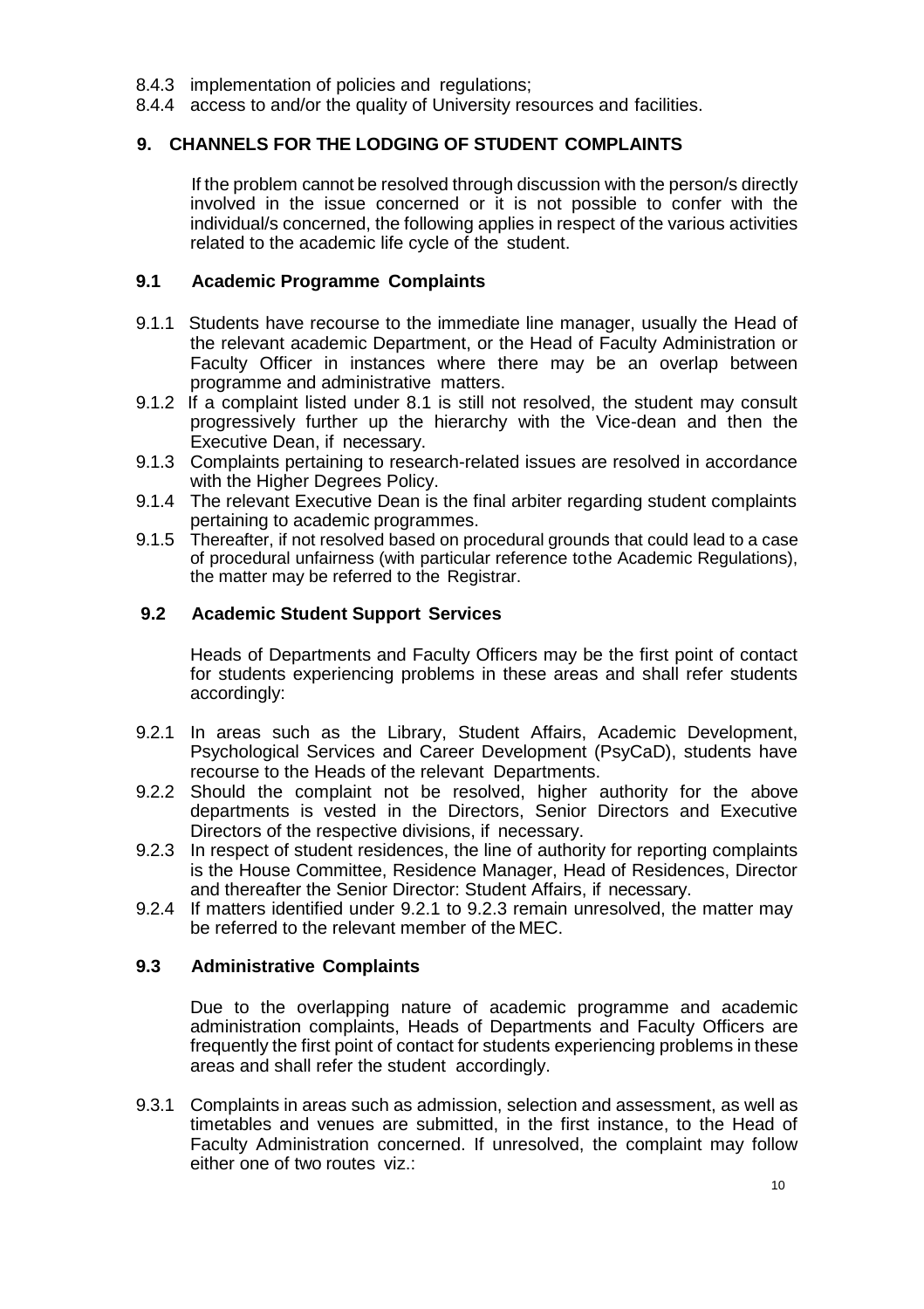- (a) the Executive Dean of the Faculty concerned; or
- (b) the Manager of the administration department concerned with higher authority vested in the Senior Director: Academic Administration and then the Registrar, if necessary.
- 9.3.2 In respect of financial matters, e.g. student fees, bursaries, etc., the student is referred directly to the relevant Faculty Accountant or Financial Bursary/NSFAS Supervisor in the Division of Student Finance. Higher authority is vested in the Managers: Faculty Accountants and Student Finance respectively and thereafter, in the Directors, Senior Directors and Executive Directors of the divisions concerned, if necessary.
- 9.3.3 Operational and technical issues are dealt with directly via the Heads of Faculty Administration in accordance with the provisions of 8.3 above and/or in co-operation with the relevant operational structures within the University.
- 9.3.4 Complaints concerning certification and graduation matters are handled by the respective Heads of Faculty Administration in cooperation with the Senior Academic Officer: Certificates or the Academic Administration Assistant: Graduations respectively. In the case of the matter being unresolved, the issue may be referred progressively further up the hierarchy to the Senior Manager: Faculty Co-ordination and then the Senior Director Academic Administration.
- 9.3.5 Thereafter, if issues mentioned under 9.3.1 to 9.3.4 are not resolved, the matter may be referred to the Registrar.

#### <span id="page-10-0"></span>**9.4 Sport, Arts and Culture, Social and Recreational Events**

- 9.4.1 The line of hierarchical progression for unresolved issues for the Sports Bureau and Arts and Culture Division is the Manager of the respective division in which the complaint originated and then the Director, Senior Director and the Executive Director/Executive Dean of the division, if necessary.
- 9.4.2 Complaints concerning social and recreational events are addressed in terms of the infrastructure of the faculty or division organising the event/function.
- 9.4.3 Thereafter, if not resolved on procedural grounds, the matter may be referred to the member of the MEC under whose authority the division concerned falls.
- 9.4.4 As a last resort, a formal written complaint can be channelled to the Vice-Chancellor on condition that the complaint has been previously considered at the appropriate level of management. The Vice-Chancellor will seek advice from the manager concerned before responding to the complaint.
- 9.4.5 In respect of all the complaints outlined under Section 8, students may seek concurrent assistance and advice from a SRC representative, PsyCaD, the Student Judicial Services or the Executive Director: Student Affairs, as appropriate.

# <span id="page-10-1"></span>**10. ANONYMOUS COMPLAINTS**

Anonymous complaints will be accepted by the University as determined by the Protected Disclosure Act, No 26 of 2000 and as contained in the University's Whistle-blowing Policy. Complaints in this regard may include that:

- a) a criminal offence has been committed, or is being committed or is likely to be committed;
- b) a person has failed, is failing or is likely to fail to comply with any legal obligation which they have;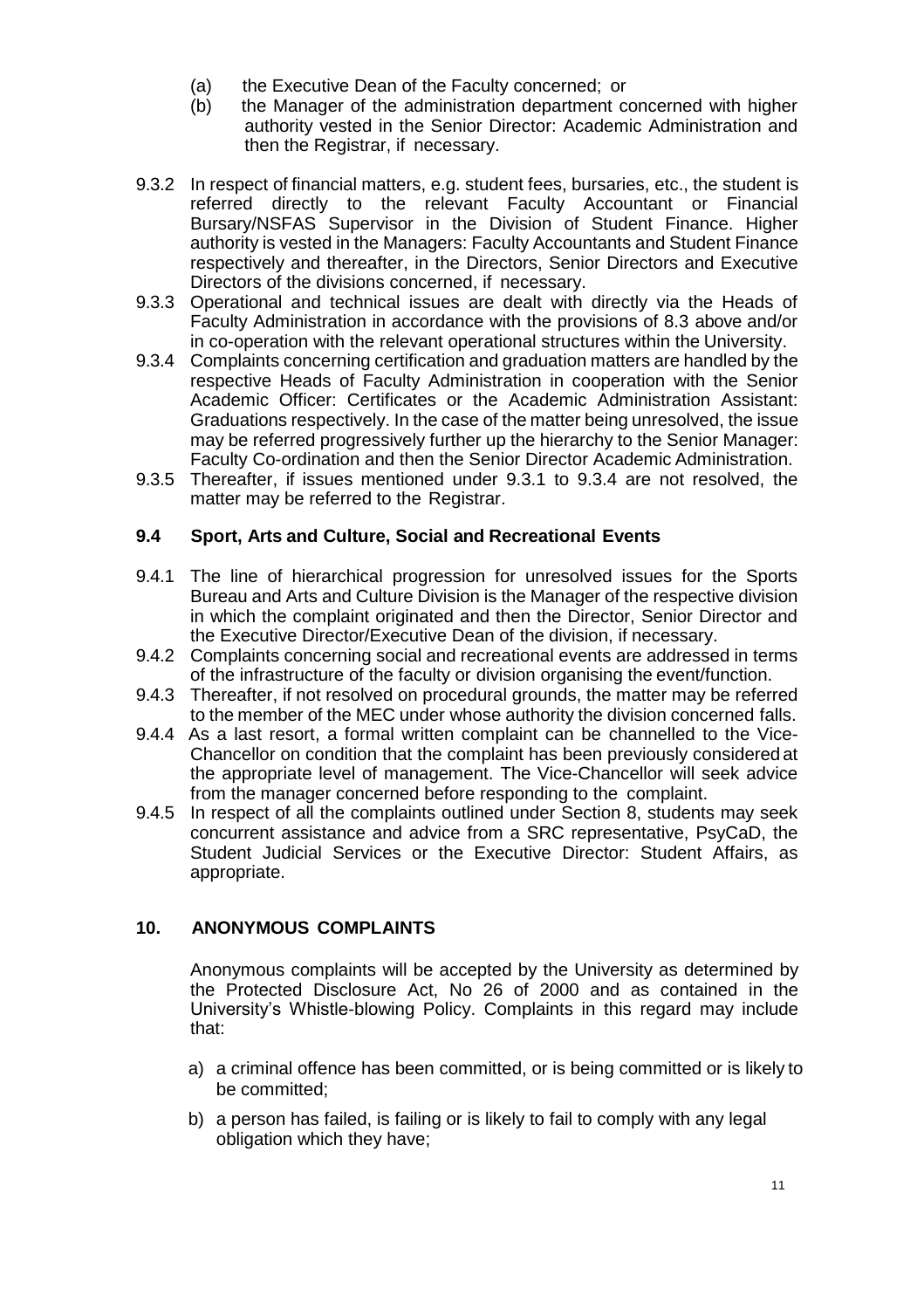- c) a miscarriage of justice has occurred, is occurring or is likely to occur
- d) the health or safety of an individual has been or is likely to be endangered;
- e) the environment has been, is being or is likely to be damaged;
- f) unfair discrimination is taking place, as contemplated in the Promotion of Equality and Prevention of Unfair Discrimination Act 4 of 2000; or
- g) any matter related to a to f above, has been or is likely to be deliberately concealed

Further action will be taken if the anonymous complaint contains sufficient information to make a prima facie case or to carry out an investigation. Staff members have a responsibility to respond to complaints within a reasonable time frame and as quickly as possible. Acknowledgement of receipt will be sent to the student/s and student/s will receive regular feedback.

#### **11. PROCEDURES FOR THE HANDLING AND RESOLUTION OF STUDENT COMPLAINTS**

Procedures that apply to the handling of student complaints are described in Appendix A.

# <span id="page-11-0"></span>**12. OUTCOMES OF THE COMPLAINTS-RESOLUTION PROCESS**

Students receive a written advice on the outcome of their complaints. The outcome is determined by the seriousness of the complaint/incident. The outcomes are applied consistently across the University. Conciliation and mediation is the point of departure in dealing with student complaints. The outcome is determined by established procedures as encoded in the rules and regulations for students.

#### <span id="page-11-1"></span>**13. DOCUMENTATION**

All documentation relating to student complaints is in accordance with our Policy on Documents and Records Management. It remains the property of the University and is regarded as confidential. The documents will not be accessible to anyone who is not directly involved in the handling of the complaint.

#### **14. RELATIONSHIP OF POLICY WITH OTHER UNIVERSITY POLICIES**

This policy does not over-ride the established administrative or appeal procedures which would normally be followed in relation to academic matters, e.g. appeal against assessment grades, exclusion, student rules and regulations, residence rules and regulations, SRC's Code of Conduct.

#### **15. GENERAL FINAL INTERNAL REMEDY BEFORE JUDICIAL REVIEW IN TERMS OF THE PROMOTION OF ADMINISTRATIVE JUSTICE ACT 3 OF 2000**

15.1 Unless the UJ confirms in writing that a student had exhausted all internal remedies, a student who but for the provisions of this section would have been entitled to approach a court for judicial review of an administrative action by UJ in terms of the Promotion of Administrative Justice Act 3 of 2000, is provided with the internal remedy as set out below.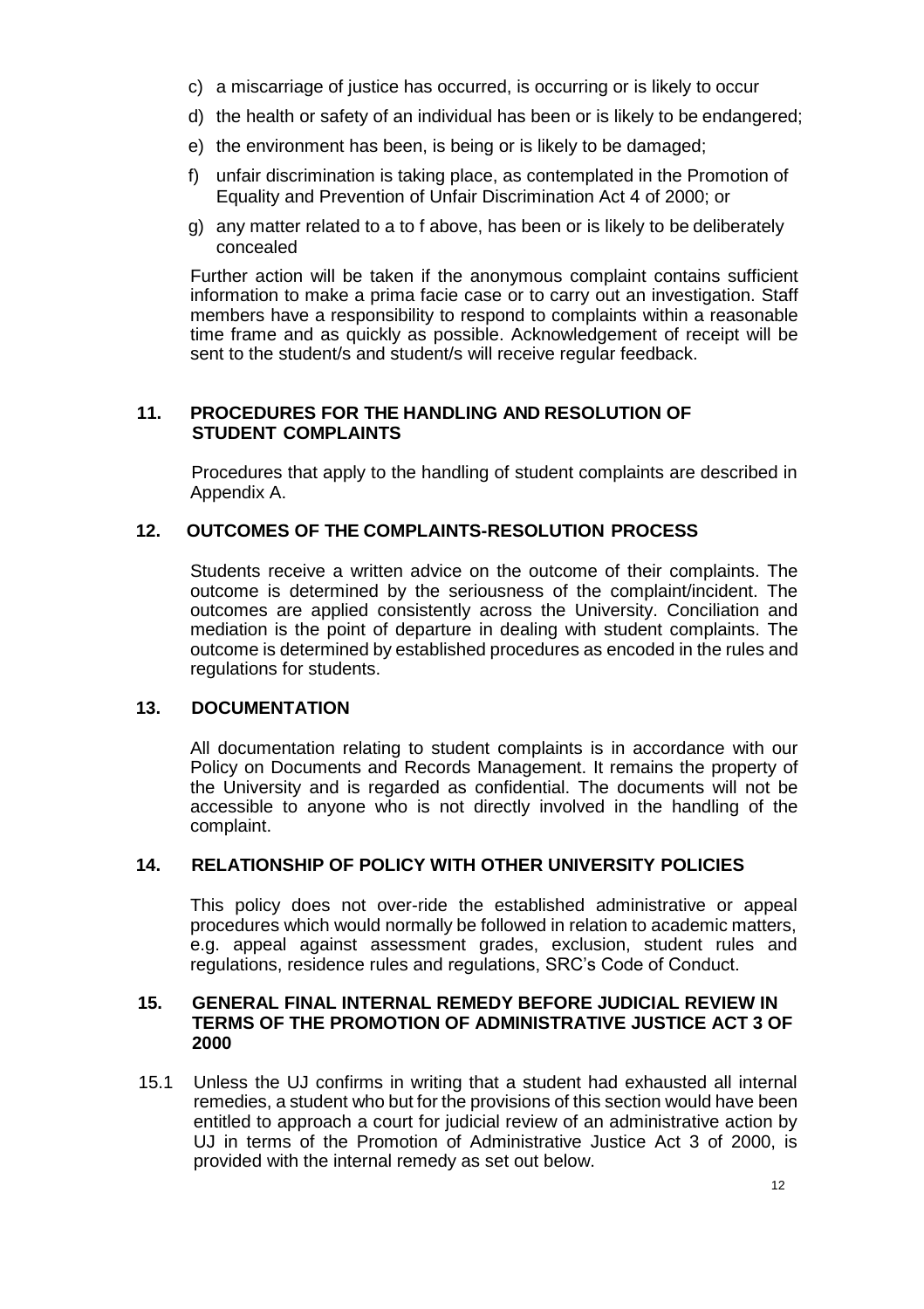- 15.2 A student has the right to submit a request to the Registrar for a member of the MEC to review the administrative action as a final internal remedy as contemplated in Section 7(2) of the aforesaid Act.
- 15.3 The UJ has the right to raise the failure of a student to make use of this final internal remedy as a defence in any court proceedings for the review of the administrative action concerned, provided that the Registrar may inform the student that the UJ's position is that the student may approach a court for the review of the administrative action and that it would not raise a defence in terms of the aforesaid statutory provision.

# <span id="page-12-0"></span>**16. POLICY REVIEW**

Regular review of the policy will be done in line with the approved University Policy on Policy Development. This takes place in consultation with the relevant quality assurance structures at management and institutional level under the auspices of the official custodian of this policy namely the Registrar to ensure that the policy remains valid and current in the light of changing circumstances. Unless circumstances dictate otherwise, the policy will be formally reviewed within the five-year University review cycle.

#### *Approved by Management Executive Committee*

*January 2020*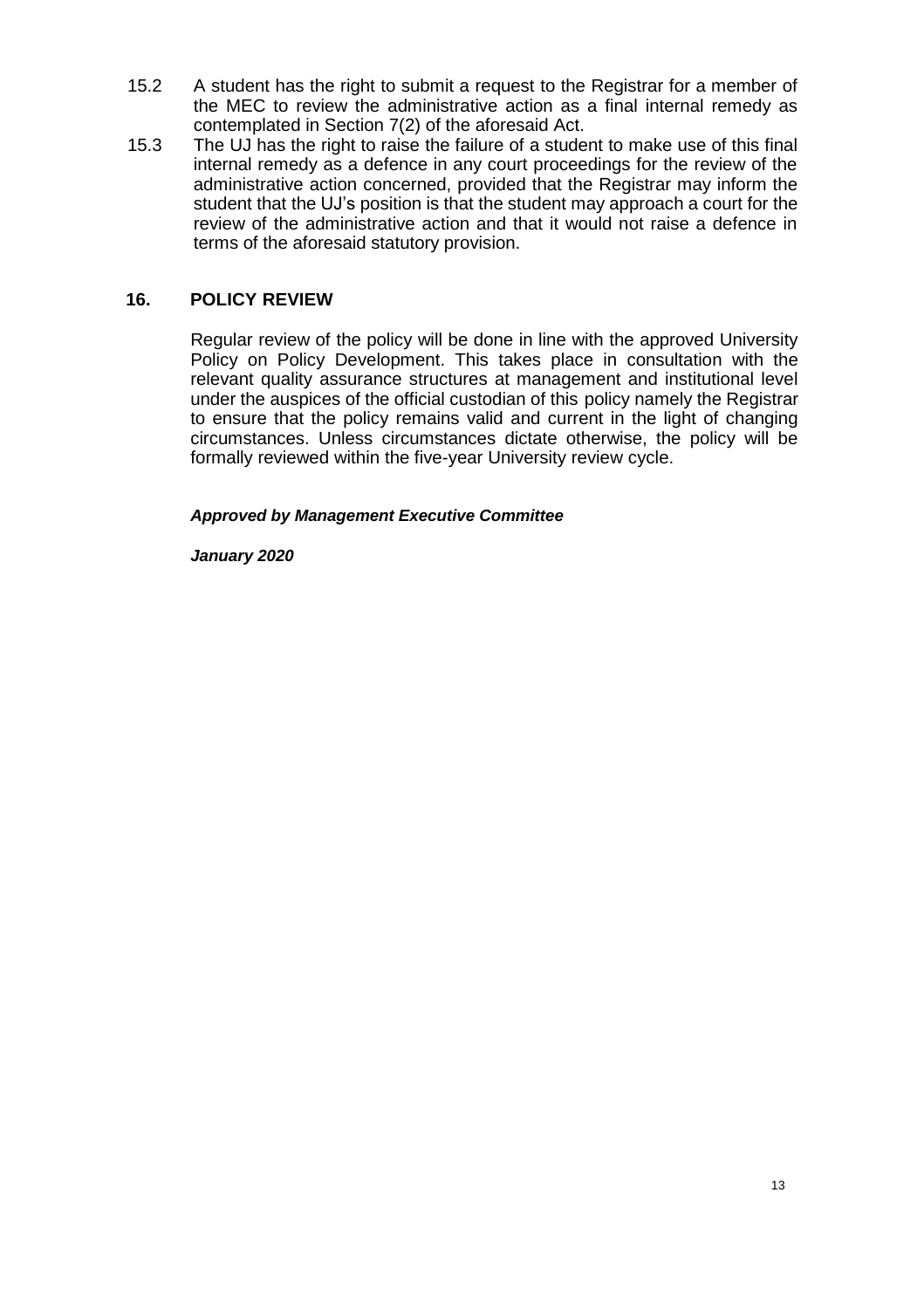# <span id="page-13-0"></span>**PROCEDURES FOR THE HANDLING OF STUDENT COMPLAINTS**

Procedures for the handling and resolution of student complaints are as follows:

# **1. STAGE 1**

#### 1.1 **Informal Approach**

- 1.1.1 Students should always raise any problem with the person immediately involved, e.g. Lecturer, Faculty Administrative Officer, Academic Administration Assistant, Librarian, Student Counsellor, Financial Administrative Assistant, Bursary/NSFAS Financial Officer, Programme Coordinator, Sports Coach, etc.
- 1.1.2 Recipients of student concerns or informal complaints are responsible for addressing them promptly and fairly. The recipient will normally, within a week of receiving the initial complaint, inform the student as to what steps are to be taken and the expected timeframe.
- 1.1.3 This stage is normally an oral process and a written record will not be made other than in the minutes of meetings, where applicable. The employee involved is encouraged to share the experience where the effectiveness of an academic department or administrative service could benefit.
- 1.1.4 The University expects that, in most cases, a discussion about the complaint or incident, together with an appropriate response, will result in a prompt resolution of the matter which both parties find acceptable.

#### **1.2 Formal Approach**

- 1.2.1 Having first attempted to resolve the complaint through informal processes, a student who believes that his or her complaint has not been adequately addressed, or who feels unable to go to the person directly concerned with the incident, is advised to seek information and advice from one or more of the following, as appropriate:
	- (a) In faculties, if problems pertaining to an academic programme and/or related administrative and/or operational or technical issue remain unresolved or if students are unable to discuss the issue with the person concerned, they may have recourse to the immediate line manager, usually the Head of Department and/or Faculty Administration;
	- (b) In areas such as the Library, PsyCaD, Academic Development, Student Affairs, Academic Administration, Financial Aid and Accounts, Certification and Graduation, Sport, Arts and Culture, students have recourse to the Manager of the relevant department within the division responsible for the service concerned. (The Heads of Academic Departments and Faculty Administration play a role in directing the student appropriately when required).
	- (c) In the case of residence students, the line of authority for reporting complaints is the House Committee or Resident Manager. Complaints may also be directed to the Security Officer who will liaise with the Risk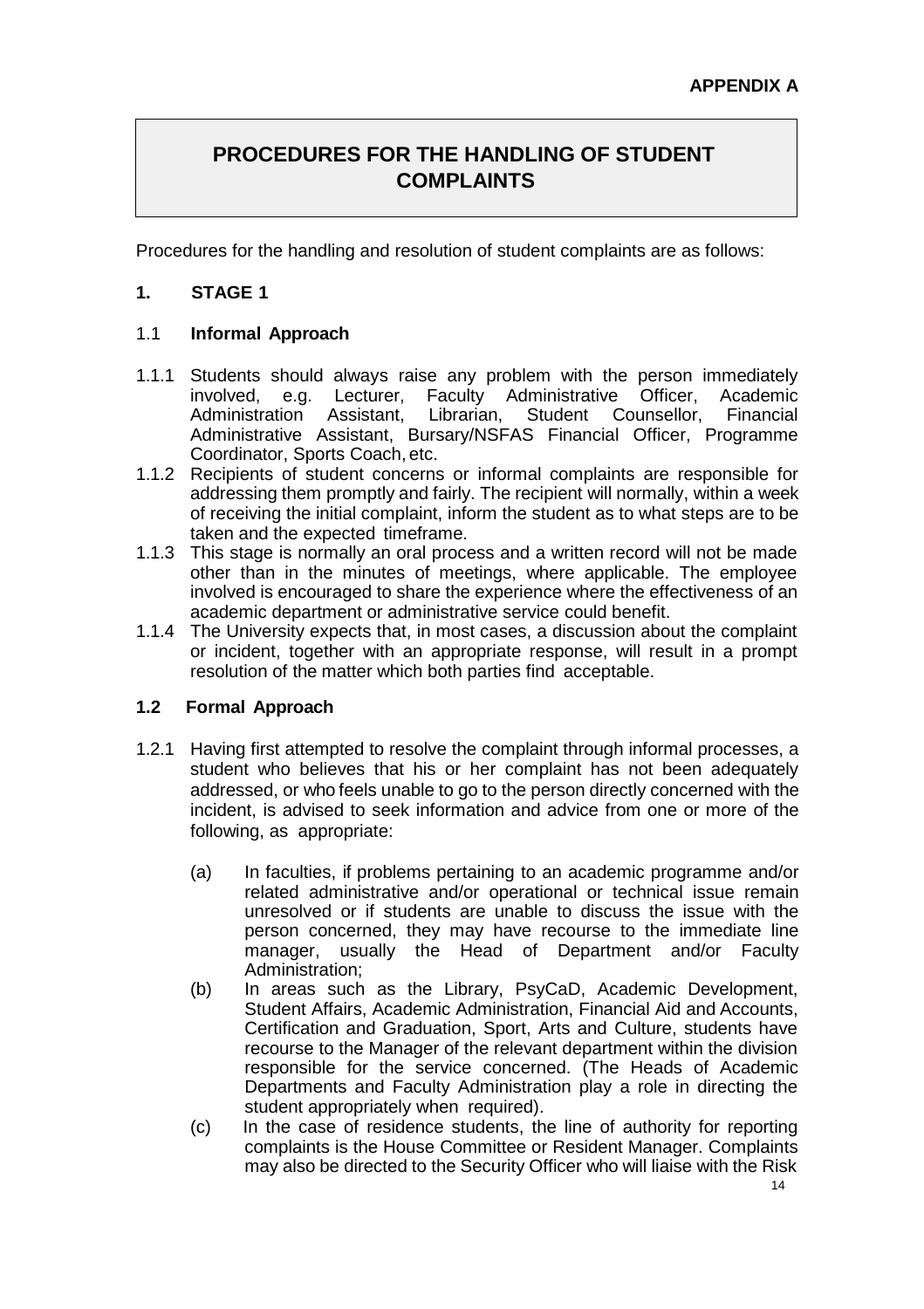Management Office. Day students have recourse to a SRC representative or the Senior Executive Director: Student Affairs.

- (d) In respect to (a) to (c) above, students may seek concurrent assistance and advice from a SRC representative, Student Judicial Services, PsyCaD.
- 1.2.2 Having taken this advice, the students may decide to:
	- (a) take no further action; or
	- (b) lodge a formal complaint.

# **2. STAGE 2**

- 2.1 If the student decides to lodge a formal complaint, he/she must do so in writing, with all relevant documents (where possible) attached as evidence, to the relevant Head of Department or Support Division. As a last resort at local level, a formal complaint may be directed to the Executive Dean or Director/Senior Director/Executive Director concerned.
- 2.2 Where a formal written complaint has been submitted, a designated employee, usually a Head of Department/Service with no vested interest in the complaint, investigates it. The designated employee acknowledges receipt of the complaint within five (5) working days. The designated employee may wish to discuss the matter with the student who has the right to be represented by a 'friend'.
- 2.3 The employee investigating the complaint keeps formal records of theactions taken in response to the complaint and the outcome thereof. The student is informed in writing of the outcome of the complaint, normally within four (4) weeks of its submission, or within eight (8) weeks if the complaint is submitted during a recess.

# **3. STAGE 3 – REVIEWS**

- 3.1 A student who still feels aggrieved after his/or her formal complaint has been considered may consult the Registrar to initiate a procedural review.
- 3.2 The student must lodge the appeal within twenty (20) working days of receiving notification of the resolution.
- 3.3 The criteria for requesting a review by the Registrar are that:
	- (a) there were procedural irregularities in the investigation of the complaint; or
	- (b) evidence can be presented which was not or could not reasonably be made available to the investigation; or
	- (c) the finding of the hearings, outlined under Stage 2, was against the weight of the evidence.

# **4. STAGE 4 – REVIEW LETTER**

Once the University's internal processes are exhausted, the University will issue a completion of review letter by email. If a student is still of the opinion that his/her case remains unresolved he/she may apply for external assistance, including a judicial review of an administrative action by a court, but subject to the general final internal remedy provided by the policy.

# **5. WITHDRAWAL OF COMPLAINTS**

A student may withdraw a complaint or grievance at any stage during the